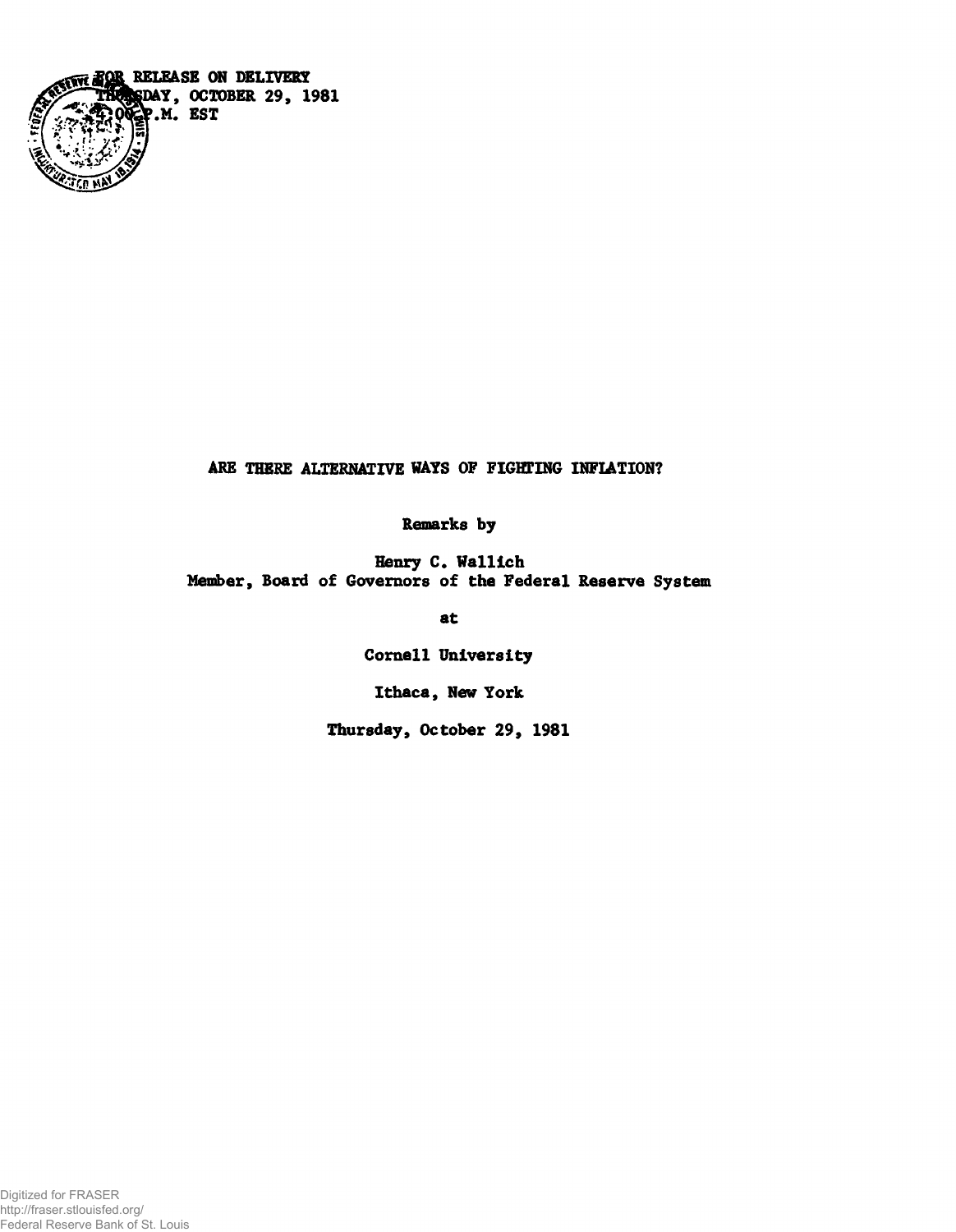### **SUMMARY**

**1. Monetary policy Is carrying more of a burden in the struggle against inflation than would be necessary if other forms of inflation fighting were employed simultaneously.**

**2. A return to the gold standard is being recommended as a means of bringing down inflation, but examination of how it would work suggests that it is more likely to destabilize than stabilize money supply.**

**3. A gold-backed bond would not serve the purpose of bringing down interest rates in the absence of other effective measures against inflation.**

**4. A move toward better budget balance is essential to redistribute the burden of inflation fighting, preferably through further expenditure cuts.**

**5. In the absence of an incomes policy, it is still reasonable to expect labor and business to take into account the benefits of the tax cut in setting wages and prices.**

**\* \* \* \***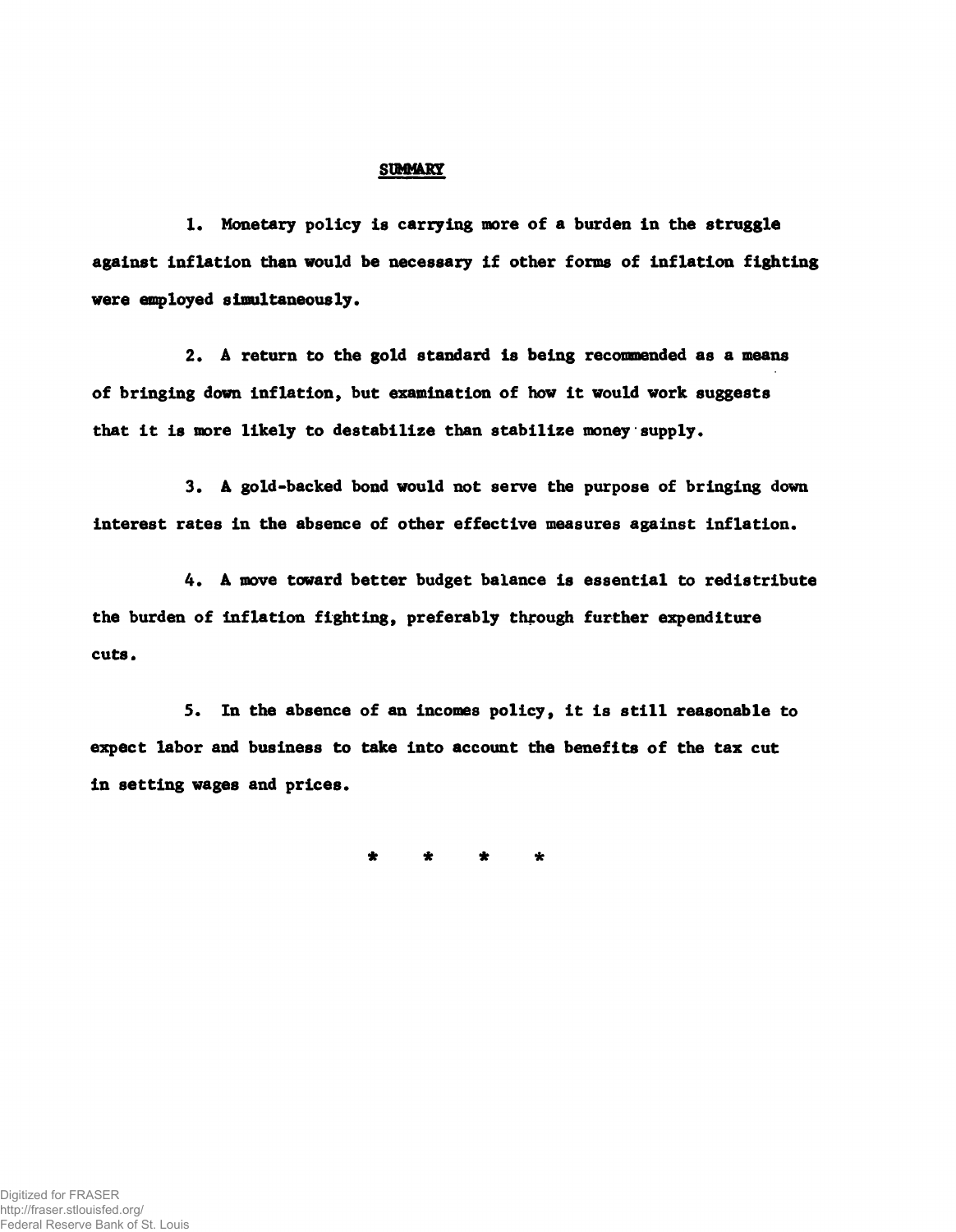#### ARE THERE ALTERNATIVE WATS OF FIGHTING INFLATION?

**Remarks by**

**Henry C. Wallich Member, Board of Governors of the Federal Reserve System**

**at**

**Cornell University**

**Ithaca, New York**

**Thursday, October 29, 1981**

**In the fight against inflation, I believe that we now can count on one important resource. This is the realization, clearly widespread, that inflation is a disease that must be conquered. It is neither a minor inconvenience nor, let alone, a means of stimulating the economy. For years now we have seen the consequences of inflation all around us: declining productivity, diminishing growth, inability to provide for one's future, mounting social and institutional tensions. The absolute need to deal with the problem is clear.**

**At the present time, the burden of the battle is carried by monetary policy. Monetary policy can do the job, given a free hand politically. But doing it alone would be a costly and protracted process. To speed up the process, reduce the pain, and make success more certain, monetary policy needs support.**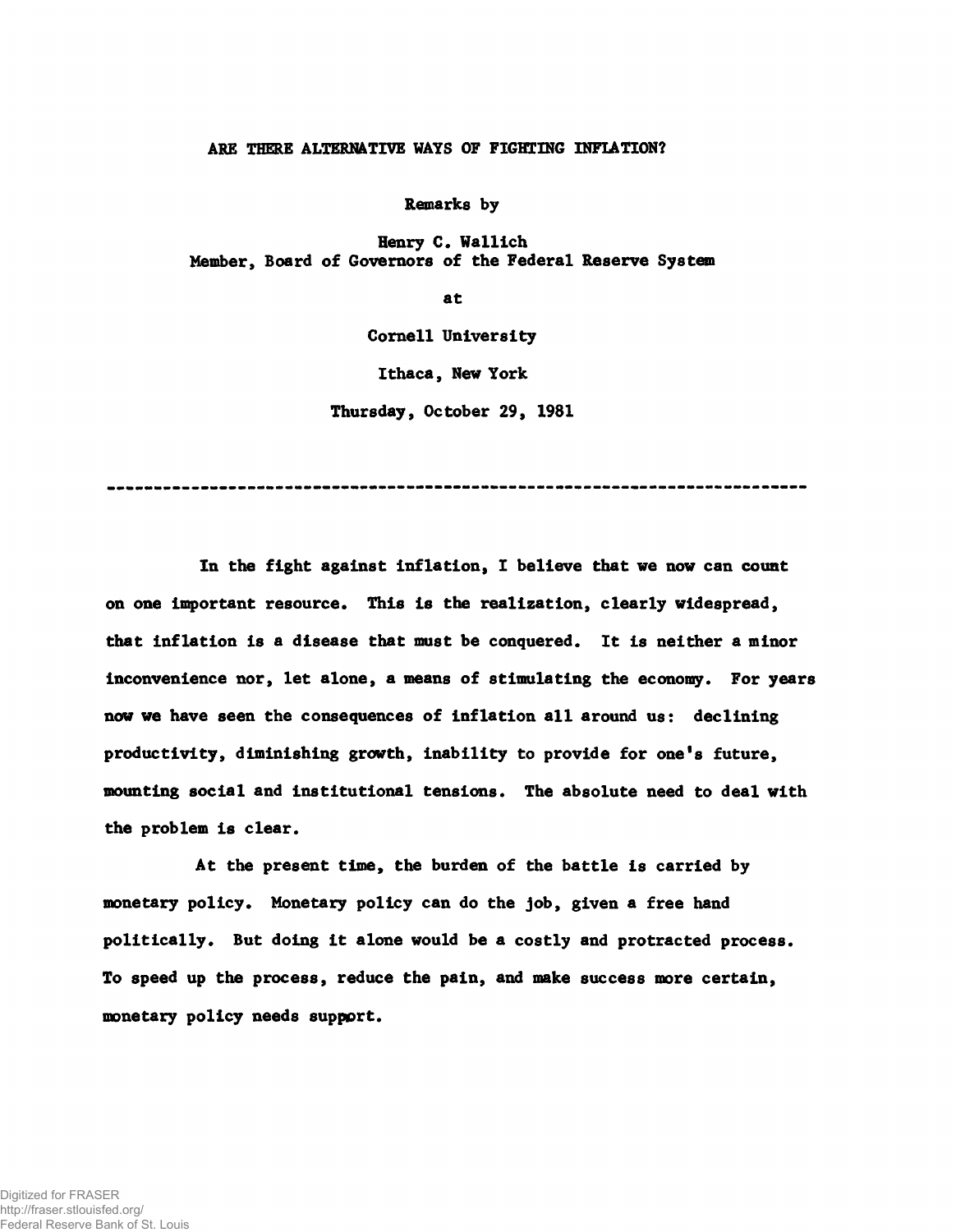## **Is the Gold Standard a Workable Alternative?**

**It is of great interest, therefore, that at this critical juncture a new approach is being proposed that, if workable, would relieve monetary policy of much of the burden of bringing down inflation. This new approach is the return to the gold standard. Its proponents say "let us tie the dollar to gold." This will give people new confidence in their money. It will also prevent excessive creation of money, which is at the root of inflation. During periods when the gold standard prevailed, prices were roughly stable for decades and centuries. We can regain that stability without the stresses and pains of a restraining monetary policy by going back to gold.**

**Given the difficulties of the job ahead, every suggestion deserves careful examination. The proponents of the gold standard have in their favor their undoubted sincerity in the pursuit of stability. Unlike proposals made 10 and 15 years ago for a doubling or trebling of the price of gold, the present proposals, I believe, have little to do with speculative profit. They are oriented toward stable prices.**

**The gold standard proposal rests its case partly on the historical fact that under the gold standard secular price movements were relatively small. International exchange rates were stable. Particularly during the 19th century, the heyday of the gold standard, world trade and income rose rapidly. In many ways, the gold standard is a suitable theme for nostalgia. And, when one looks at the inflation and other financial disorders that have occurred since the United States formally terminated gold convertibility in 1971, one may well be tempted to try to return to the golden age. Unfortunately,**

 $-2-$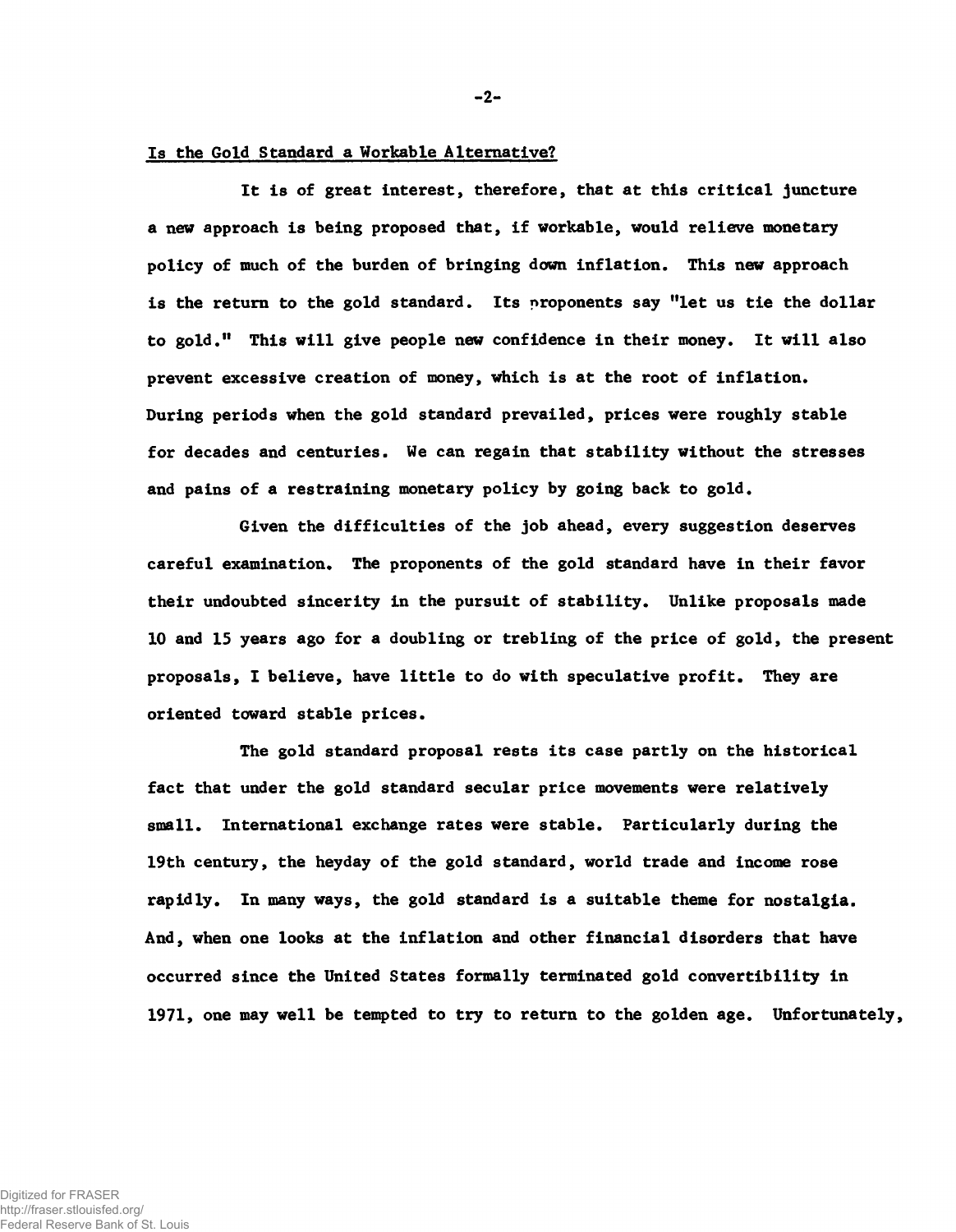**I shall have to argue here that this is not workable, because of the difficulty of fixing a new price for gold, difficulties of extending a gold standard internationally, the instability likely to be encountered in operating a gold standard if a price were nevertheless fixed, and the long-run inadequacy of the supply of gold.**

**In making this case, and before looking at the problems of a future gold standard, we need to look at those of the old, which were very serious. It is true that the gold standard period of the 19th century was, in a sense, the golden age of capitalism. It is also true, however, that special conditions prevailed then that helped to make it work. Government economic policy was extremely limited in scope. Maintenance of the national currency at a parity with gold was regarded as the paramount objective. All other considerations, such as full employment, were subordinated to it. There were periods of prolonged depression that in some measure can be traced back to the gold standard. Moreover, the stability of prices that looks so attractive today was of a secular rather than a year-to-year order. Short-run fluctuations of prices were frequent. Indeed, this variability of prices, especially flexibility downward, played an essential role in making the system work.**

**Problems of a new gold standard. How would the gold standard — I shall not dwell on the diverse variants that are available — work if reintroduced now? The first problem, widely recognized, is the "reentry" price of gold. The official price of gold was \$20.67 per fine ounce in 1929. It was raised to \$35 an ounce in 1934 and to \$42.42 in 1973. After World War II, however, free (or black) market prices appeared from time to time whenever gold was not freely supplied by official holders at the**

-3-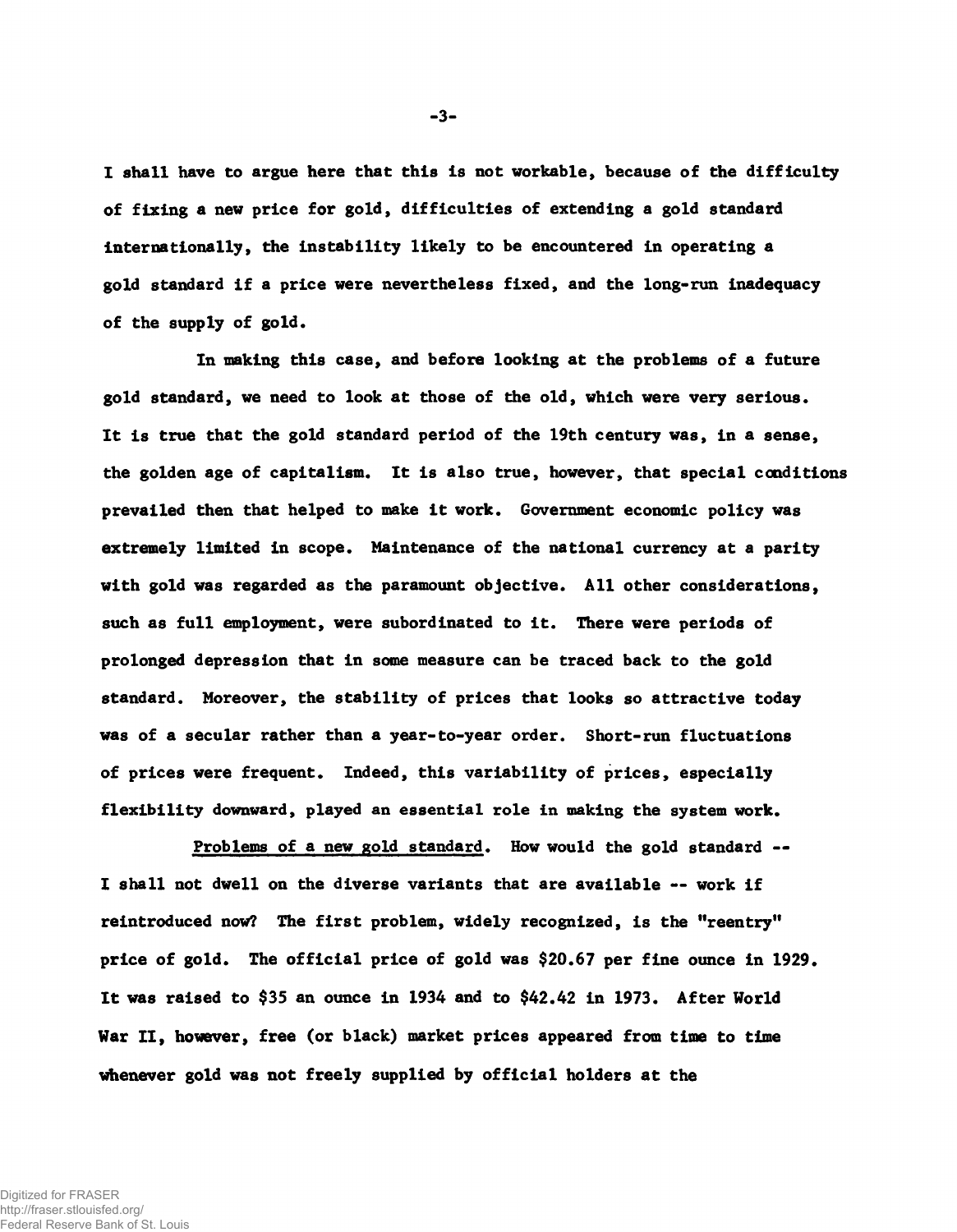**official price. Eventually the market price became the only effective price. It went from \$35 in 1968 to as high as \$850 very briefly in 1980 and is now around \$450. Over this same period, since 1929, the United States consumer price index has risen about 380 percent. Since 1934, when the \$35 price was fixed, the CPI has risen over 500 percent. Since 1971, when we went off gold with gold still officially valued at \$35, the CPI has risen 100 percent.**

**Fixing the price. The first step in going back to gold today would require fixing a price for gold. What would be the right price? Past levels of the official price of gold and of the CPI give conflicting indications, although all point to a price far below the present market price. Using the wholesale price index instead would yield another set of conflicting indications also pointing to a price lower than the prevailing. The market price today is heavily influenced by the expectation of private (and probably official) gold holders that the price will rise. Many holders, to be sure, may own gold for diversification of portfolio and protection against risk rather than for appreciation. But the forward price for gold contracts, which reflects a premium of about 15 percent, suggests that the price is expected to appreciate, even though the premium may also have to do something with the cost of carrying. If the market came to believe that the United States soon would fix the price of gold and would do so in a credible manner so that no further price increase could be expected for the foreseeable future, many holders would sell, and the price would come down. If the price failed to come down in the face of a U.S. decision to go back to the gold standard, it would reflect doubt on the part of the market that a fixed price could long be maintained.**

-4-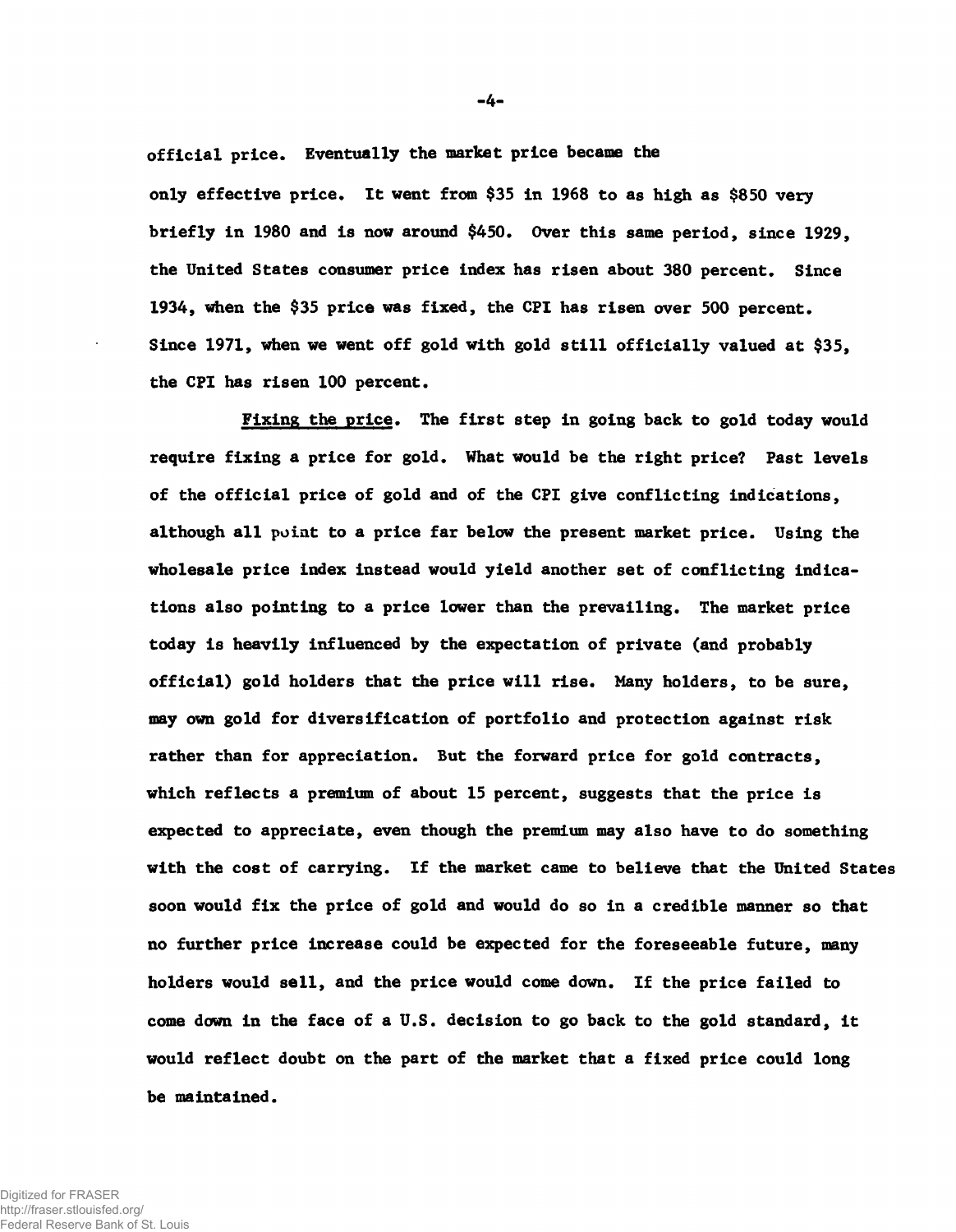**All this makes the fixing of a price very difficult. Accepting whatever market price might prevail could be a mistake, because gold holders' actions are so dependent on expectations concerning price and the future success of the plan.**

**Yet the fixing of the "right" price is of great importance. If the price is fixed too high, gold will be sold by holders around the world. The U.S. Treasury would have to buy it at its fixed price. Dollars would have to be issued by the Federal Reserve, as required by the normal processes of the gold standard, against the incoming gold, posing a threat of inflation. The United States had an experience of this nature during the 1930's after the price of gold had been raised to \$35. Large amounts of gold then flowed in from abroad, producing enormous excess reserves in the banks. Only the depressed conditions of the times prevented the use of these reserves by the banks for credit expansion that would have been inflationary. Some part of the inflow was "sterilized" by the Treasury which borrowed money in the market to pay for the gold instead of issuing gold certificates to the Federal Reserve against it. This was relatively cheap when the Treasury bill rate was below one percent, but would hardly be commendable today.**

**On the other hand, if the price were fixed too low, the Treasury would become a cheap source of gold to the rest of the world, and perhaps also to American holders. Our gold stock would drain away until the money supply had been reduced by the normal processes of the gold standard, and economic activity and prices had been deflated sufficiently to put an end to the drain, provided we were willing to stick by the rules. We experienced the effect of a low gold price during the 1960's, when we lost more than**

 $-5-$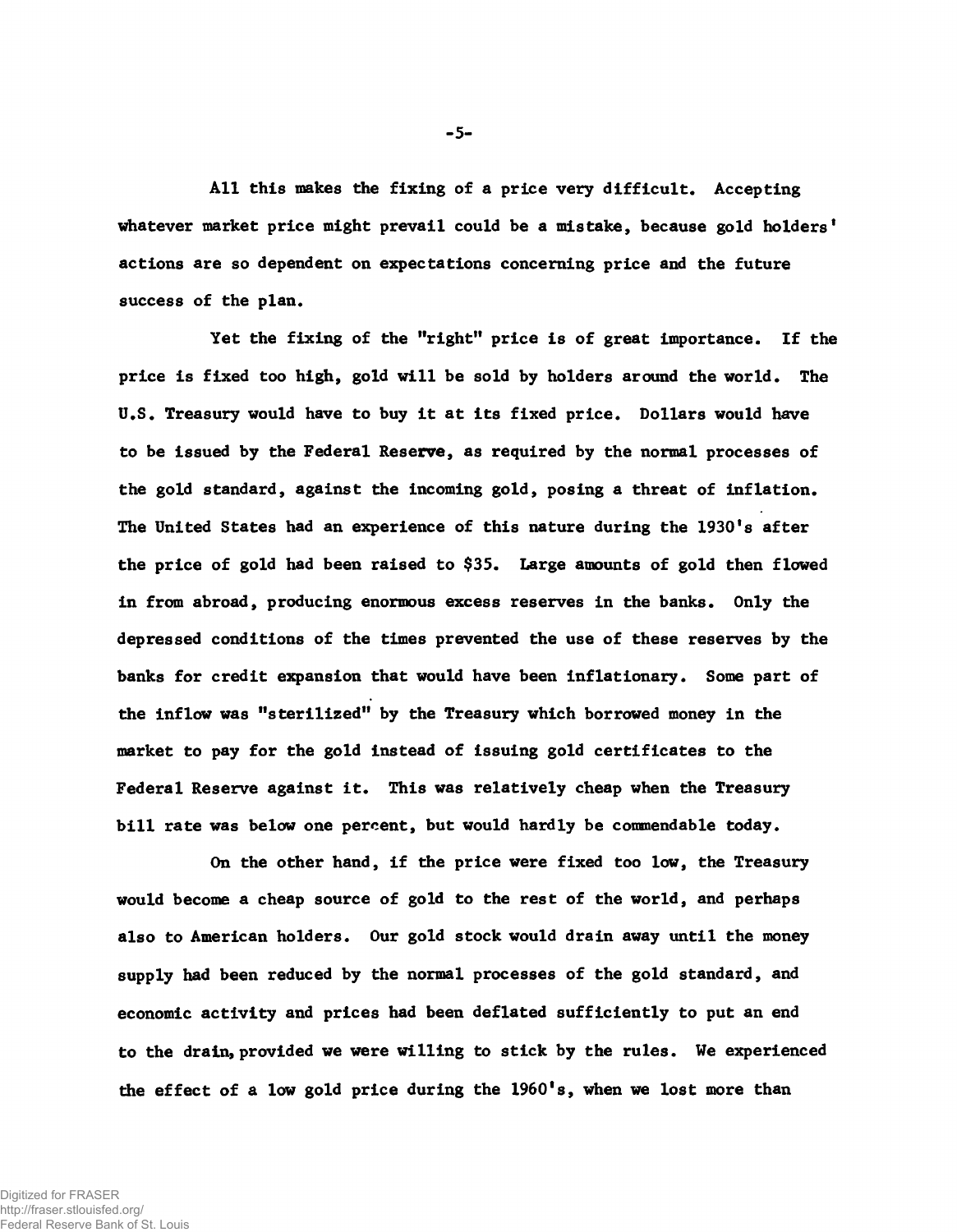**half of our high postwar gold stock. However, this outflow was not allowed to influence our domestic monetary policy, so that the money supply continued to expand.**

**Even if somehow the "right" price could be arrived at, this would not ensure that it would remain the right price. Inflation in the United States, or stability in the United States coupled with inflation abroad, would after a while make the price too low or too high. Occasional changes in the price of gold might remedy this situation. But that, of course, would destroy the stabilizing properties of the system and would make a mockery of the entire concept of the gold standard.**

**International implementation. Difficulties would arise also if the United States were to seek an extension of the gold standard to other countries. This would require, in effect, a return to the system of fixed exchange rates. In some countries there might exist a willingness to do so, particularly if they felt protected against the large payments deficits run by the United States in the final days of the Bretton Woods system. Such deficits and the corresponding surpluses in other countries with their inflationary impact would not easily be possible under a reasonably hard form of the gold standard.**

**Many other countries, however, might prefer to continue on a floating system. Extensive negotiations would probably be required to establish an internationally coordinated gold-based system. However, each country, and especially the United States, could, of course, establish a gold standard by itself to control its domestic monetary system if it is not concerned about the fixity or flexibility of exchange rates.**

-6-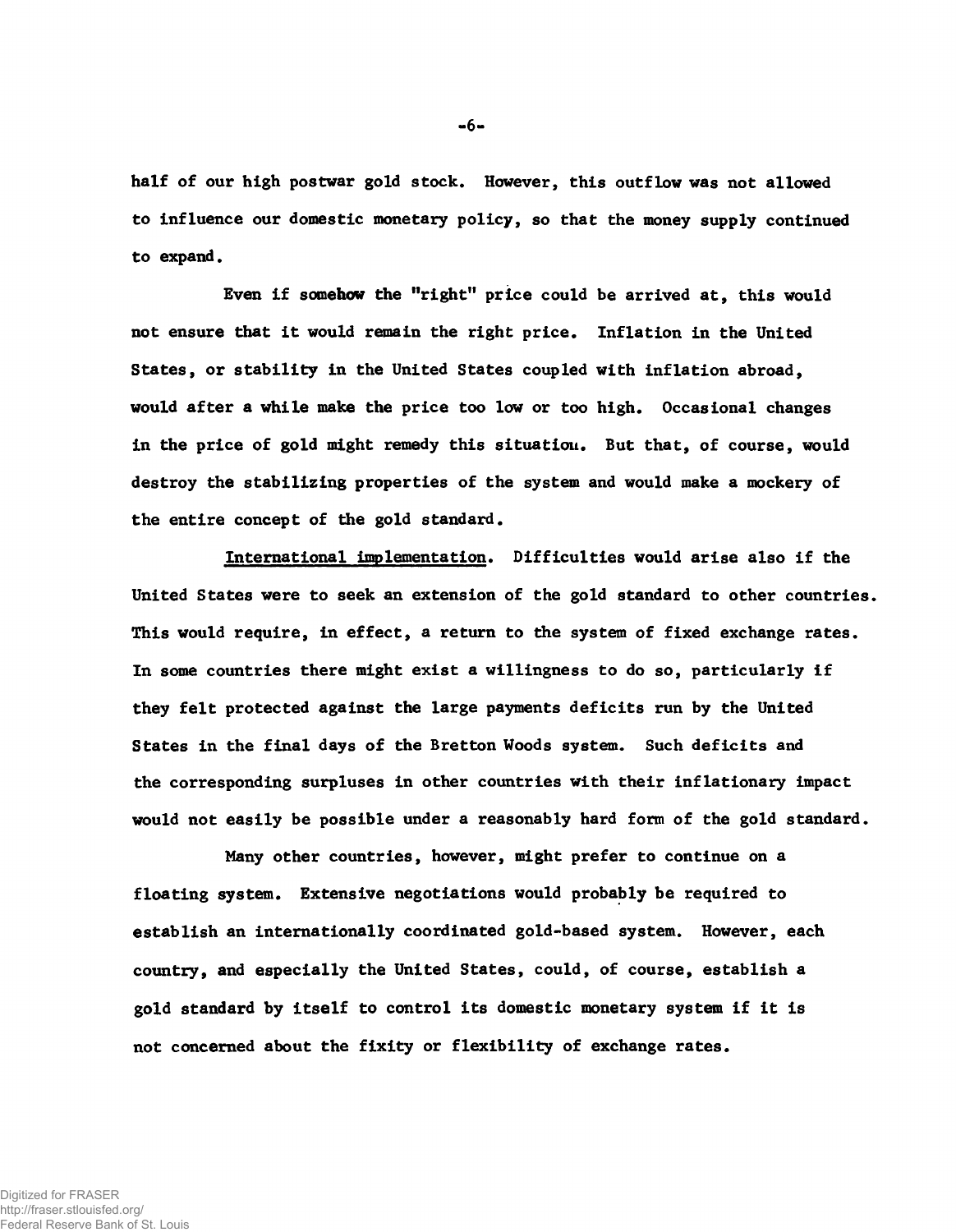**Money-supply determination. Suppose that by skill or by luck all such initial problems were overcome and a gold standard had been put into operation at least in the United States. How would the money supply then be determined? Suppose the money supply is firmly tied to the gold stock, which seems to be what gold-standard proponents interested in discipline have in mind. Given such a firm link, a stable and moderate rise in the money supply would depend on there occurring a stable and moderate increase in the gold stock. Gold would have to flow into the Treasury, which would issue gold certificates to the Federal Reserve, in just sufficient volume to keep the money supply growing stably.**

**Presumably, in the absence of speculative disturbances, interest rates are the principal means of encouraging or discouraging such private flows of gold. One can visualize a system in which interest rates would be lowered and raised to maintain a stable inflow of gold into the Treasury. But interest rates set to determine gold flows would not be necessarily consistent with a stable growth of the money supply. The chances are that in such a system interest rates would be volatile and the growth of the money supply highly erratic.**

**The alternative would be to make the link between gold and tiie money supply quite loose, as it has historically been in the United States. That, however, would probably not serve the purposes of the proponents of the gold standard. Very likely it would lead to a repetition of the policies pursued in the past when restraints imposed by the gold standard upon monetary policy were frequently set aside when they began to bite. An important exception** was **the restrictive policy actions taken by the Federal Reserve during the early 1930's to counter international gold outflows and domestic withdrawals, with adverse effects on economic activity.**

 $-7-$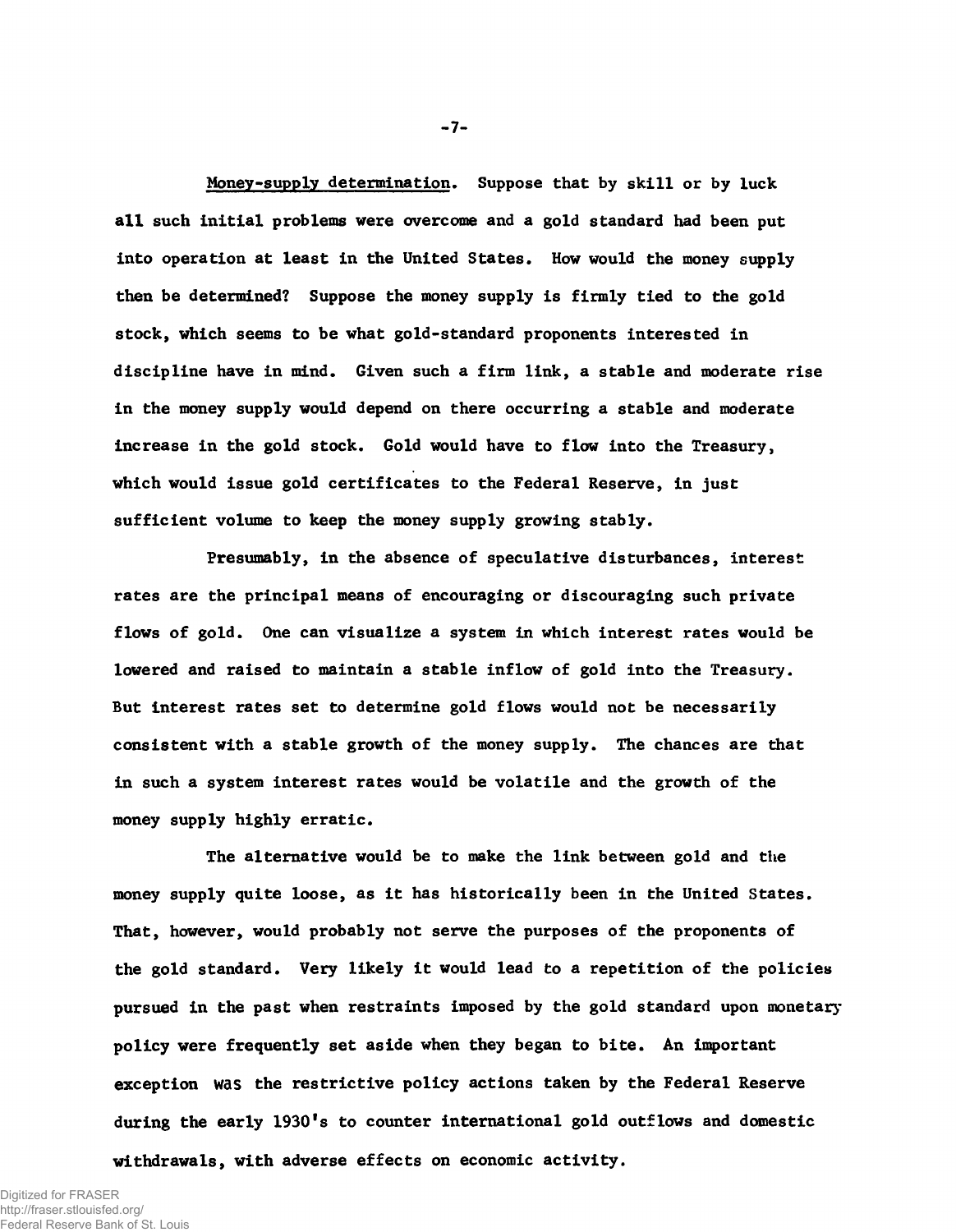**It may be comforting to conjure up a picture of citizens lining up at the gold window of their local bank to withdraw gold because they fear inflation and want to discipline their government. The history of bank runs in the early 1930's conveys a somewhat different flavor. In any event, the main flows of gold, even under a gold-coin standard, would probably be international rather than domestic. Economic expansion and contraction here and abroad, leading to varying interest-rate differentials and to international payments surpluses and deficits, would be the main determinants of gold flows and hence of the U.S. money supply. In today's environment, the picture that this conjures up is not that of the Bank of England, as in 1881, regulating gold flows by small changes in its discount rate and keeping the world monetary system in balance. More likely we ought to recall the picture of the early 1930's, with its bank closings, or the late 1930's, with its threat of inflation and ever-widening payments deficits breaking down the foundations of the international monetary system. Such things need not happen, but under a gold standard rigorously maintained they might. And I abstract here altogether from the additional dangers that might come from the dominant position in gold mining and new gold supplies held by South Africa and the Soviet Union. The wisdom of giving some degree of control over the U.S. money supply to the main gold-producing countries is questionable. The same applies to other countries that might decide to change substantially their existing gold stocks.**

**Long-run inadequacy of gold supply. Finally, suppose that a goldstandard system somehow had become operative and that the risks I have sketched** had been held in check. What  $\frac{1}{2}$  the prospects? The chief virtue



-8-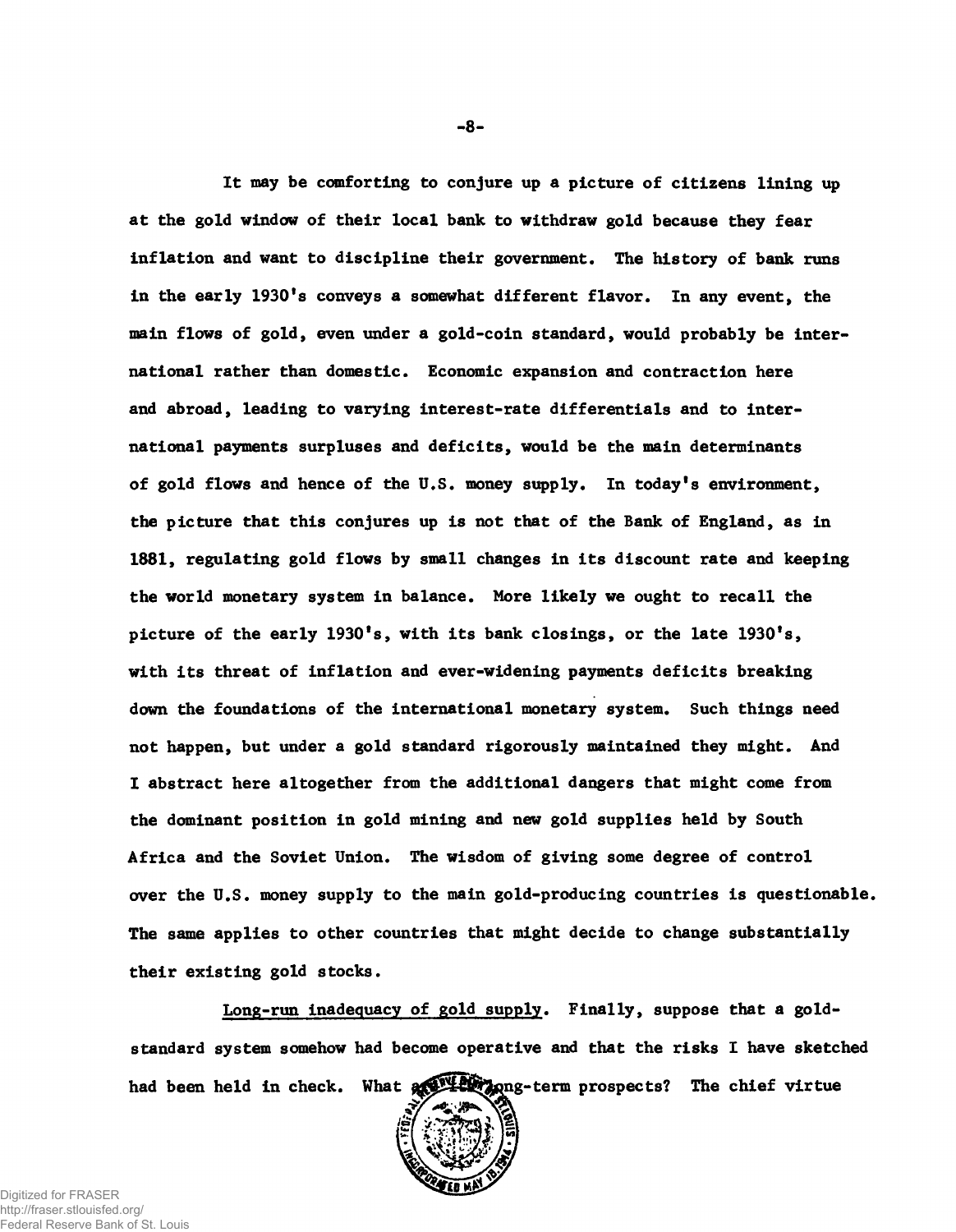**of gold, as a monetary standard, is that Its supply cannot be changed by additional production very much in any short period of time. Most of the gold mined throughout history is still in somebody's hands. Annual output historically has averaged less than two percent of the existing stock. That is what gives a gold standard its power to protect against excessive increases in the money supply, provided, of course, that there are no supplies of gold held outside the monetary system.**

**The trouble with gold is that this rate of increase is too slow. A system rigidly linking the growth of money to the growth of the gold stock would not generate a growth of the money supply conmensúrate with the real growth of the United States and even less of the world economy, which historically has been in the 3-5 percent range. This problem was recognized at various times during the gold-standard era. In 1930, the League of Nations published a study which concluded that the growth of the world's gold stock was too slow to finance world economic growth without deflationary pressure on prices. It recommended withdrawal of gold coins from circulation and the use by central banks of foreign exchange instead of gold reserves as a means of economizing gold. During the late 1950's, the International Monetary Fund conducted a similar study also focusing on insufficiencies of new gold supplies. Later this was followed by the creation of the special drawing right (SDR) as a means of eking out supposedly inadequate international reserve creation.**

**It could be argued that at today's incomparably higher prices, gold output should increase more rapidly. On the other side of that argument, however, is the fact that in South Africa, the world's principal producer,**

-9-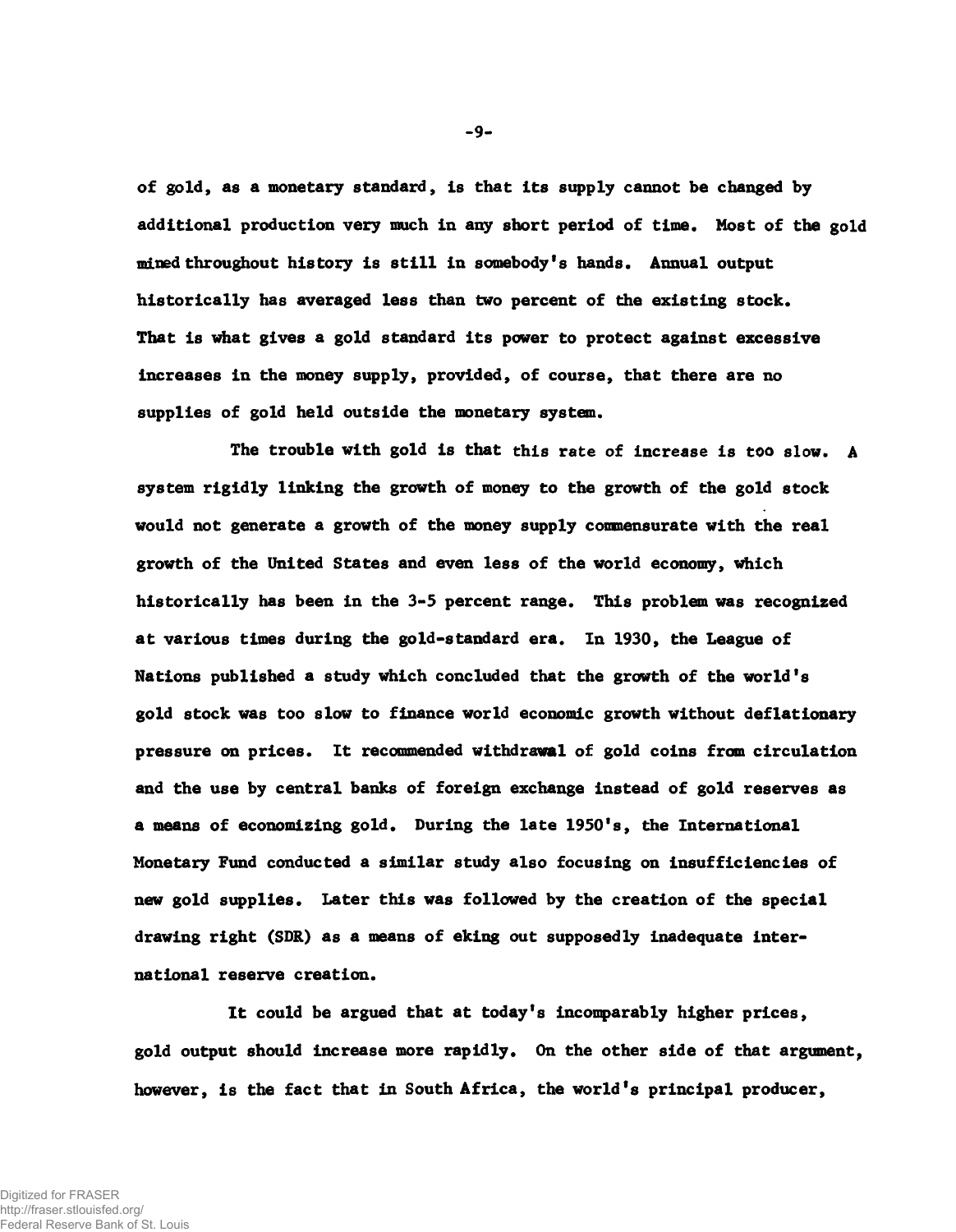**output has declined as price has gone up. The simple reason is that at higher gold prices it becomes profitable to employ the not unlimited capacity of the mining industry in processing lower grade ores which may never become processable again if the gold price should decline.**

**Some implications. From both short- and long-run points of view, therefore, the gold standard presents serious problems. Under existing conditions, it probably would not work at all as its proponents hope. Under conditions of stability of prices and exchange rates, such as prevailed during the 1950's, the matter might be different. But if those conditions prevailed, would we need a gold standard?**

**The simple fact seems to be that the gold standard and price and exchange-rate stability are mutually dependent on each other. The gold standard encourages stability if it exists to begin with.. Stability in turn facilitates the working of the gold standard. But there can never be any assurance that this happy symbiosis will continue.**

**Some of these difficulties might be met by adopting a very loose form of the gold standard. If the money supply were linked to the gold stock only in the sense that some minimum or maximum ratio had to be respected and could not be exceeded, there could be leeway for the money supply to move without triggering these constraints, i.e., it would be expanded or contracted by the same monetary policy techniques now in use. In that case, however, the automatic control by the gold standard and its supposed effects on confidence would be missing. The gold standard of the 1930's and the subsequent Bretton Woods period was of that sort. In the early postwar period, the critical ratios were never approached and the gold standard**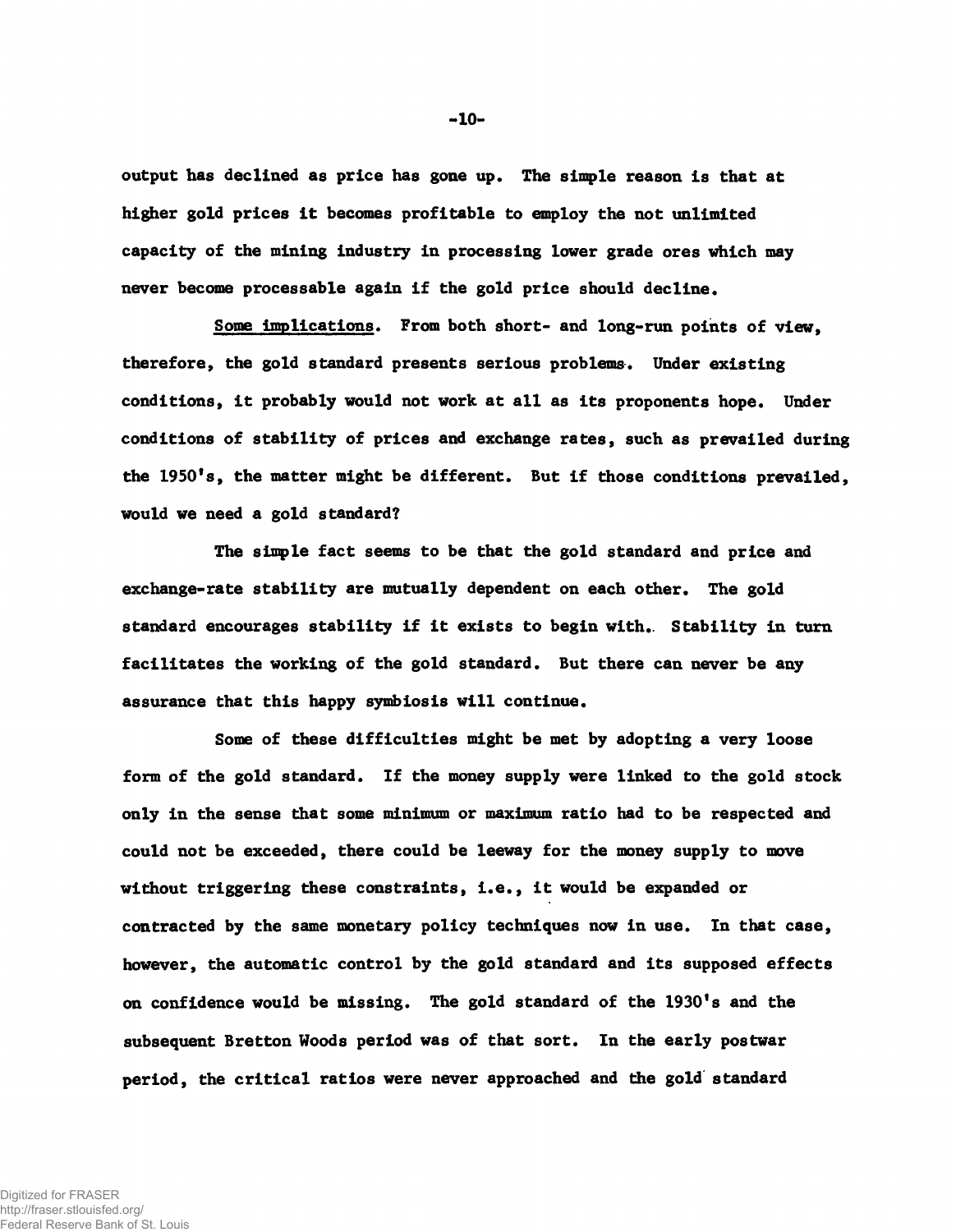**did not prevent the United States from pursuing any kind of monetary policy. Later, whenever the restraints threatened to become binding, It was not monetary policy that gave way, but the restraining ratios. These were liberalized from time to time and finally removed altogether.**

**It is well to recall, at this point, that we already have a legislative ceiling designed to curb undue expansion. I am referring to the Federal debt ceiling. We know what happens whenever the ceiling is approached, which is almost every year. The Congress does not act to limit spending, but raises the ceiling. One must ask whether a gold ceiling on the money supply would fare any better, if as a nation we did not have the will to constrain the money supply to avoid inflation in the first place.**

**Ultimate disposition. Some people who are skeptical of the gold standard draw from that posture the further conclusion that the United States should sell its gold stock. If we are never going to use the gold, why keep it? I do not feel sufficiently sure about the future to recommend disposal of our gold stock. Conceivably, some day the rest of the world may want to go back to gold, and the United States then should not find itself handicapped by lack of gold. Conceivably, the gold stock may some day have a usefulness as a warchest. Conceivably, although I do not believe it, monetary conditions in our own country could some day be such as to make the case for the gold standard more persuasive. We have the means to prevent that from happening, by conducting sensible policies. But one should not let go of a potential lifesaver, however unlikely.**

 $-11-$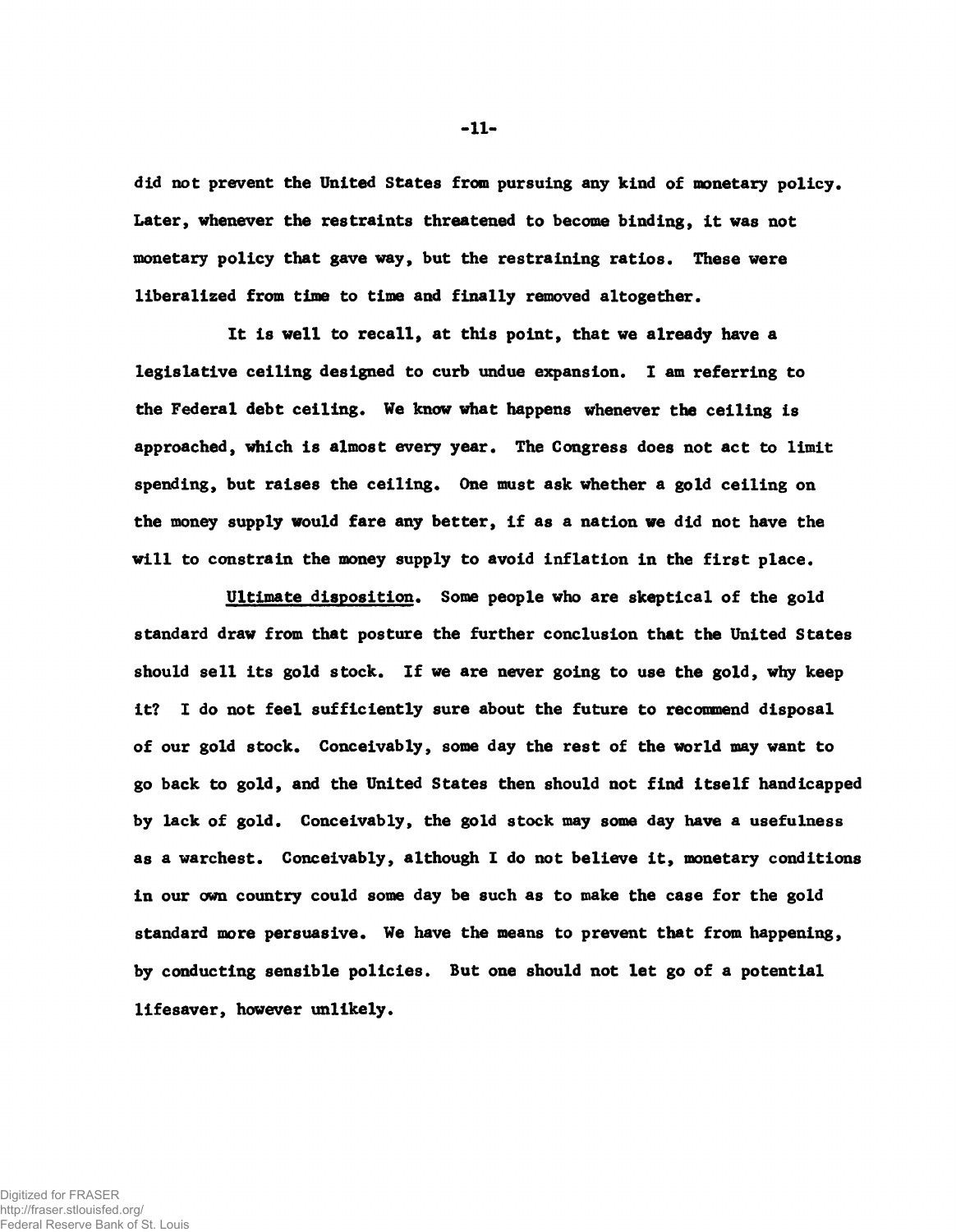**Furthermore, the disposal of our gold stock would raise the question of what to do with the proceeds. All sorts of undesirable budgetary and public debt-management schemes immediately come to mind that should be firmly scotched before they gain currency. That is another reason for leaving the stock and the role of gold exactly where it is now.**

**Gold bonds. The present high level of interest rates has given rise to the suggestion that the gold standard would also serve as a means of bringing down interest rates. Like much of the gold standard proposal, the assumptions under which this would happen are not fully spelled out. I can see two ways in which the gold standard might reduce interest rates. One would be if it succeeded in bringing down inflation. There can be no quarrel with this view except, of course, that interest rates would also come down without the gold standard, if inflation is reduced. But it is also argued that the interest rate on bonds could be brought down by a tie to gold, apparently independently of the rate of inflation and independently of whether the gold standard is operating in other respects. It is important to be clear about what is supposed to be brought down here — the interest rate on a gold-convertible bond, or the level of interest rates in general.**

**It is, of course, perfectly possible to design a bond tied to gold that could be sold at a very low interest rate. If the bond is made repayable in, or better still convertible into, a specified weight of gold equal, at today's gold price, to the value of the bond, the bond becomes in effect a warehouse certificate for gold. Someone willing to own gold should be willing to own the bond without any interest, considering that he would save the storage and insurance costs normally involved in gold ownership.**

-12-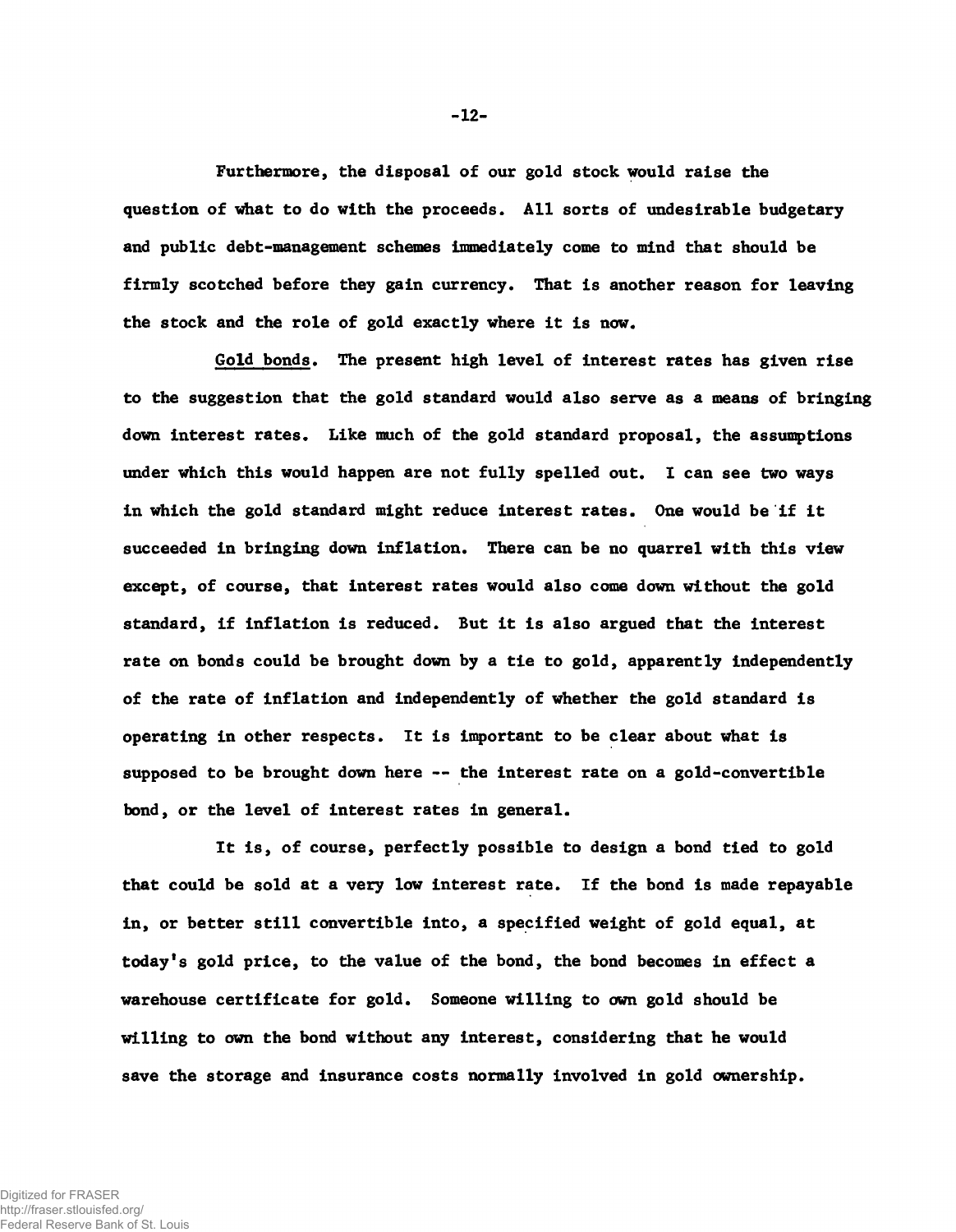**He would presumably hold the bond on the assumption of getting a return on his investment from a rise in the price of gold, or else, for the purpose of risk diversification.**

**If the bond, instead of being based on today's gold price, were made payable in or convertible into gold at a price somewhat above the prevailing price, the bond would be like the familiar corporate convertible bond which is issued by a corporation trying to hold down its interest cost by making the bond exchangeable for its common stock at a price above the market. The bond would then have a "gold kicker" analogous to the equity kicker now often attached to loans made by institutional lenders. With a conversion price of gold close to the market price, the Interest rate presumably could be very low. With a very high conversion price, unlikely to be reached during the lifetime of the bond, no improvement in the interest rate compared to nongold bonds would be attained. Quite conceivably, a private issuer could issue such a bond, if he could make a reliable forward contract for gold to cover his risk and if the combined cost of this contract and the interest rate turned out to be less than the straight interest cost of a nongold bond.**

**It should be noted that the viability of such a bond depends on an expectation, on the part of the buyer, that the price of gold will rise. That increase, or else risk diversification, is where the holder must expect to get part of his return. If the price of gold were credibly fixed, this expectation could not exist. The bond in that case would have to carry the same interest rate as gold bonds. If nevertheless it could be sold at a lower Interest rate, this would be prime facie evidence that the market did not expect the fixed price to last.**

-13-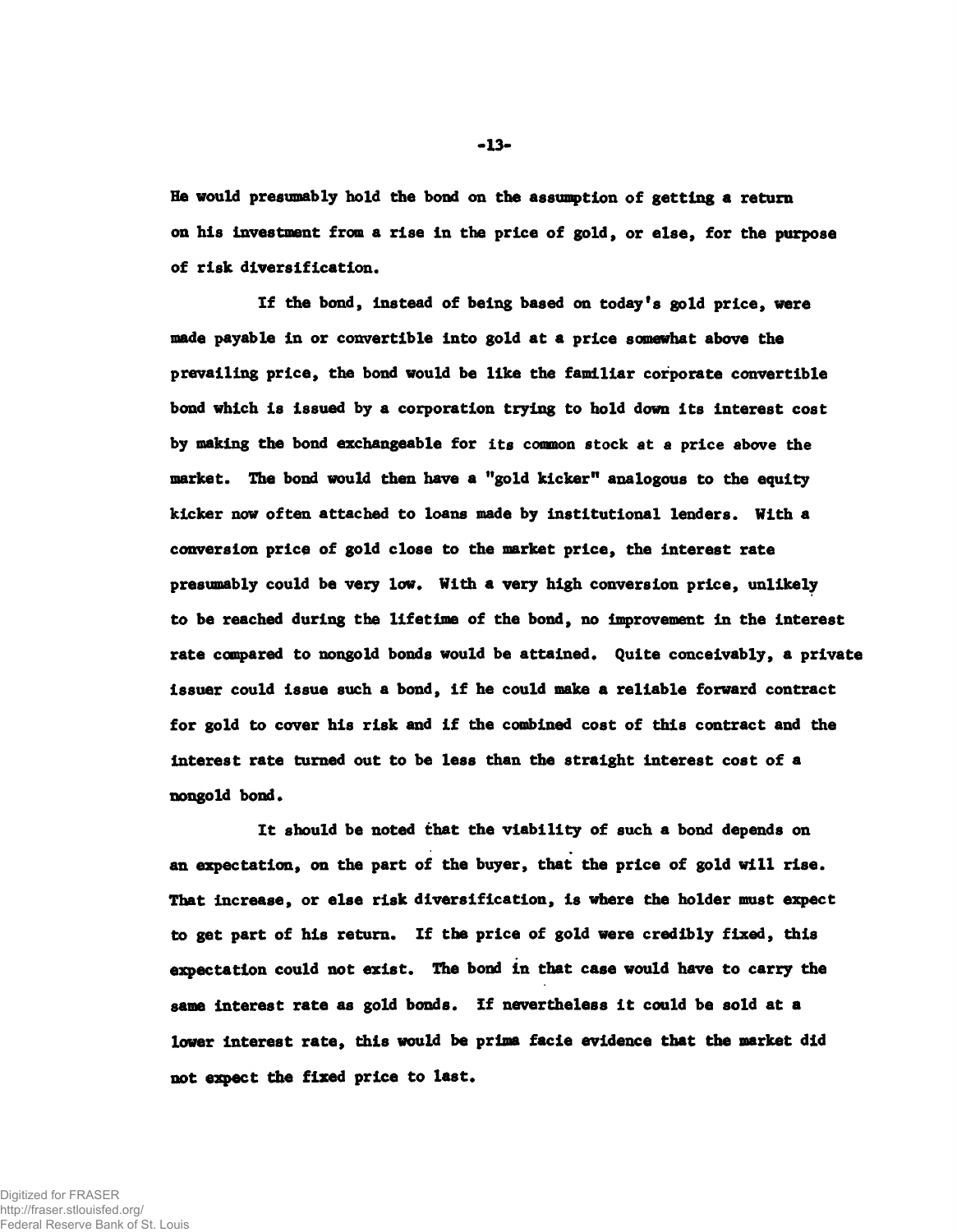**All this implies, of course, that gold bond holders expect their contracts to be fulfilled. That was not the case with respect to the many gold bonds outstanding in the United States, issued by corporations whose gold clause was invalidated in 1935 by the Supreme Court, thus depriving the owners of the benefit of the appreciation of gold from \$20.67 to \$35.**

**A contemporary precedent exists for a gold bond, in the form of the French government gold bonds now outstanding that were issued before the great rise in the price of gold. One of these bonds is gold-indexed both as to interest and principal, the other as to principal only, which has made the interest insignificant at the present price of the bond. Both bonds, of course, have appreciated enormously, and at present prices represent not far from one-half of the total debt of the French government. Far from reducing the cost to the government, they have increased it by a large multiple.**

**1 have discussed at some length the possibilities of bringing down inflation and reducing interest rates by returning to the gold standard or issuing a gold-backed bond. As you will have noted, I do not believe that these devices, however well intentioned, would be workable or serve our purposes.**

#### **Hatching Inflation Causes and Remedies**

**We are still left, therefore, with the question whether monetary policy alone should continue to carry the burden of bringing down inflation or whether an array of policies Is needed. It may be easier to answer this question if we first ask how we arrived at the high inflation we are suffering**

-14-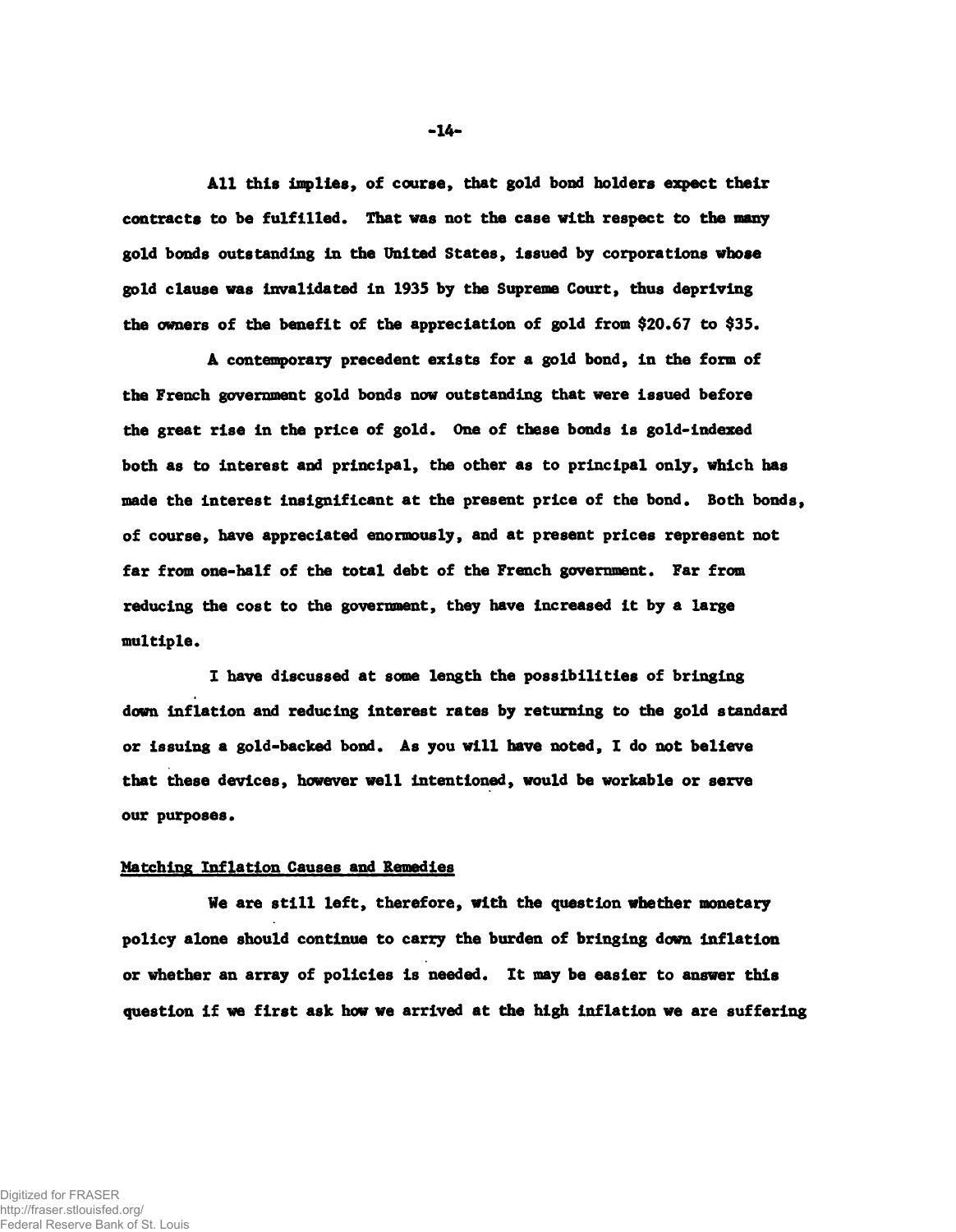**today. Many contributing factors to Inflation have been alleged: not only excessively easy monetary and fiscal policies, but also unanticipated shocks like the two rounds of oil-price hikes, occasional food shortages, the superior bargaining power of labor unions, monopoly power of corporations, and numerous government price-raising actions. Among the latter, I need mention only a few — such as costly regulation,** import **restrictions, inadequate anti-trust policies, facm-price supports, and government wage-setting.**

**It is sometimes argued that with an adequately restraining monetary policy, none of the other sources of price increases could have brought about a general inflation. That is probably true, not in the sense that monetary policy could have prevented any of these things from occurring but in the sense that monetary policy could have produced a depression severe enough to overwhelm all upward pressures on prices.**

**If one were to take that analysis as a starting point, one could perhaps arrive at the conclusion that nothing needs to be done about fiscal policy, oil prices, food supply, union pressure, and government price-raising actions hereafter in order to bring down inflation. Monetary policy seemingly can do it all. Given the political realities, I do not find that analysis convincing. To the extent that they are subject to policy action, all sources of inflationary pressure must be regarded at least potentially as foci of policy. I am aware, of course, that some forms of action are not acceptable in our present environment. For instance, an incomes policy, such as the tax-based incomes policy (TIP) suggested by various economists including myself, does not rank high on the list of promising techniques. Even so, at a time when for several years we are all going to be the beneficiaries**

-15-